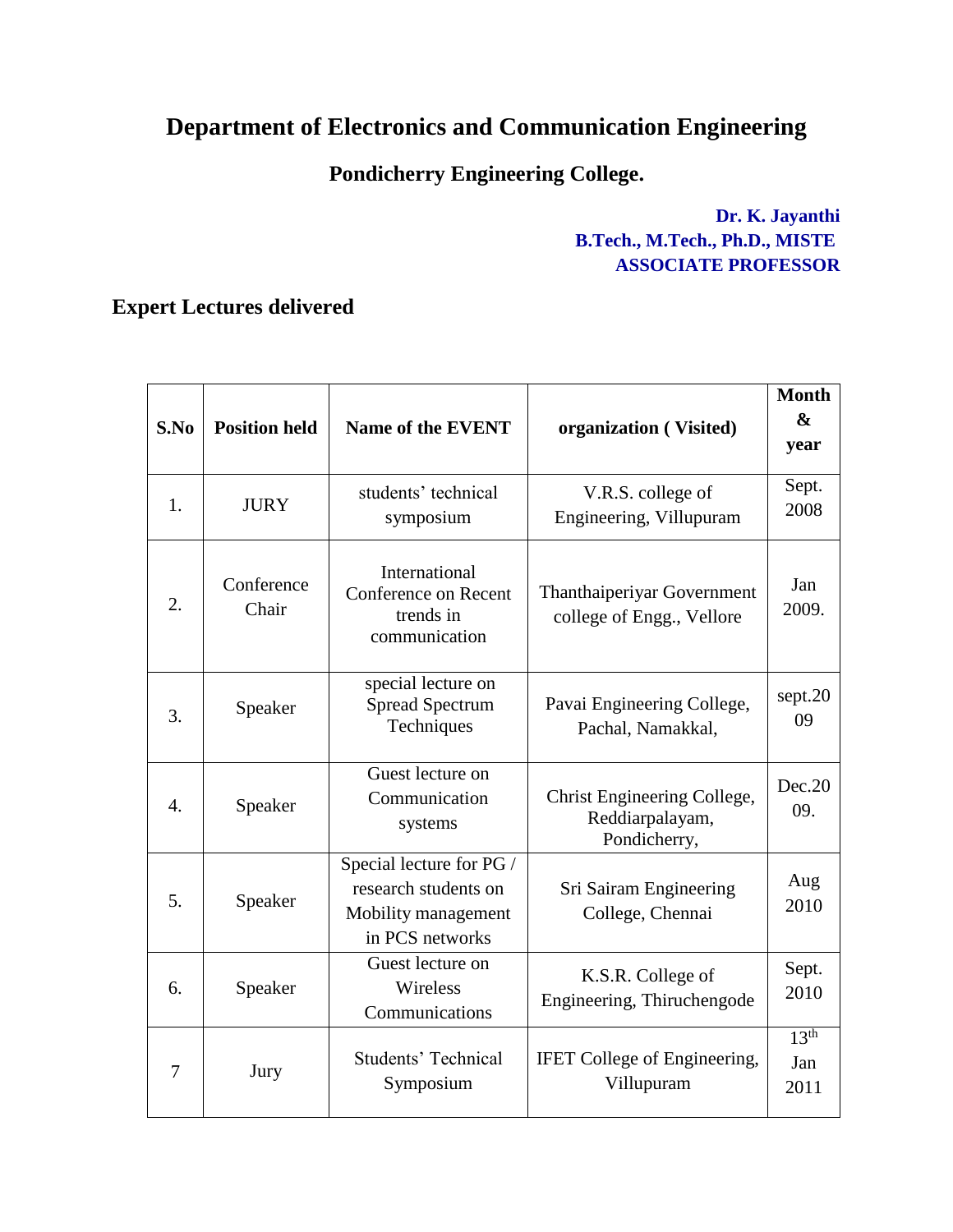| 8  | Speaker                                    | Special seminar on<br>An Insight on Spread<br>spectrum<br>Communications                      | Sri Akshaya College of<br>Engineering and technology,<br>Coimbatore | June<br>2011                                                  |
|----|--------------------------------------------|-----------------------------------------------------------------------------------------------|---------------------------------------------------------------------|---------------------------------------------------------------|
| 9  | Advisory<br>Committee<br>Member            | National Conference on<br>Advanced<br>communication and<br>Computing techniques               | Sri Sairam Engineering<br>College, Chennai.                         | 28 <sup>th</sup><br>29 <sup>th</sup> Ap<br>ril<br>2011        |
| 10 | Technical<br>Review<br>Committee<br>Member | International<br>conference on computer<br>communication and<br>electrical Technology         | National College of<br>Engineering, Thirunelveli.                   | 18 <sup>th</sup><br>19 <sup>th</sup><br>March<br>2011         |
| 11 | Jury for Paper<br>Presentation<br>Event    | <b>National Level</b><br><b>Technical Symposium</b>                                           | PaavaiEngineering<br>College, Namakkal.                             | 29 <sup>th</sup><br>30 <sup>th</sup><br>Septe<br>mber<br>2011 |
| 12 | Resource<br>Person                         | <b>Faculty Development</b><br>programme on<br>Antennas and Wave<br>Propagation                | Paavai Engineering College,<br>Namakkal.                            | $16^{th}$ -<br>22 <sup>nd</sup><br>Decem<br>ber<br>2011       |
| 13 | Distinguished<br><b>Chief Guest</b>        | National Conference on<br>recent Advances in<br><b>Signal Processing and</b><br>Communication | Vivekanadha College of<br><b>Engineering for Women</b>              | $21^{st}$<br>Februa<br>ry<br>2012                             |
| 14 | <b>Chief Guest</b>                         | <b>Inaugural Function of</b><br><b>ECE</b> Association                                        | Achariya College of<br><b>Engineering Technology</b>                | 17 <sup>th</sup> Fe<br>bruary<br>2012                         |
| 15 | Resource<br>Person                         | Guest Lecture on<br>Antenna Arrays and<br>Mini project Expo                                   | <b>IFET College of Engineering</b>                                  | 27 <sup>th</sup><br>March<br>2012                             |